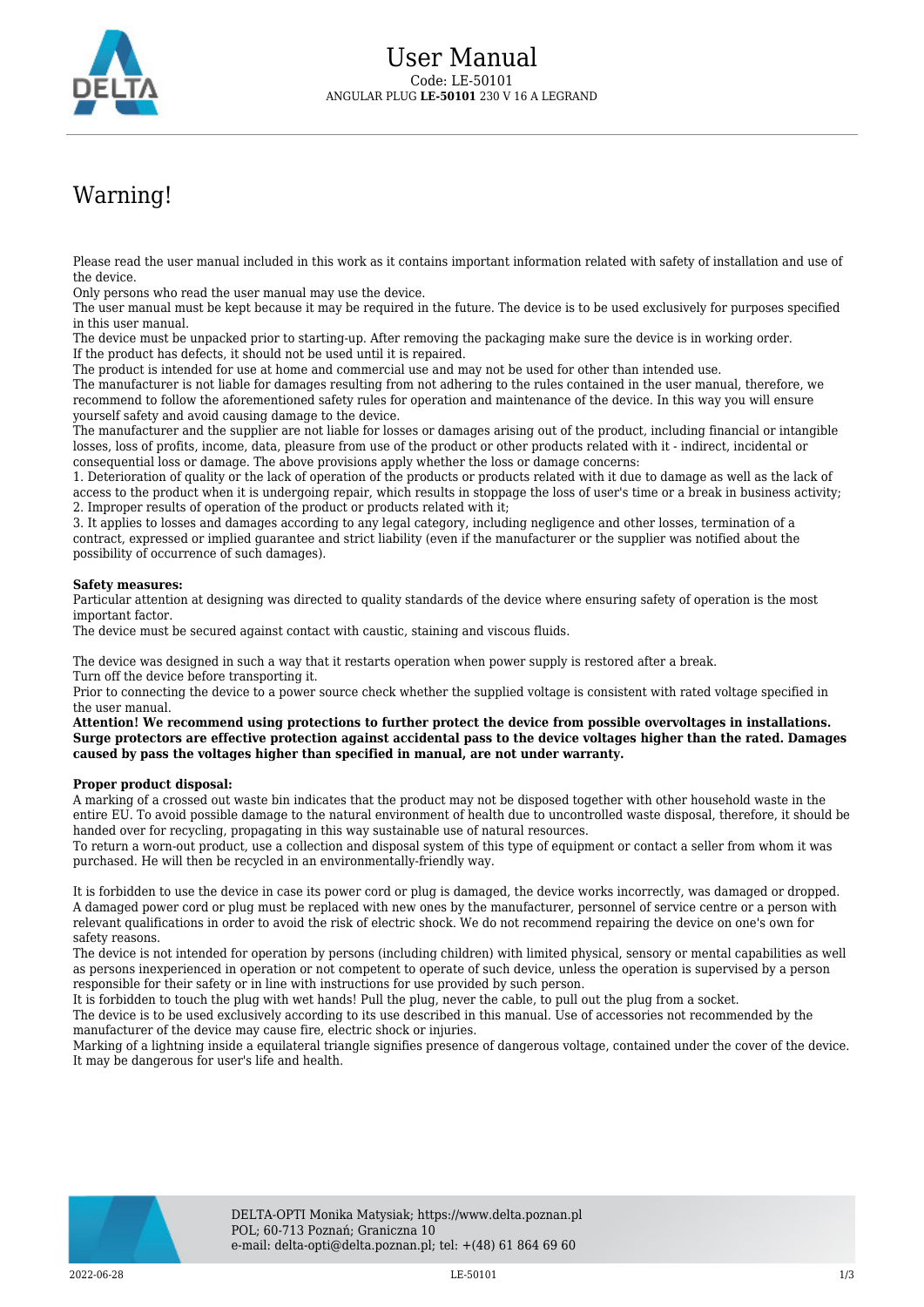



Plastic angular plug.

| Rated voltage:        | 230 V / 50 Hz                |
|-----------------------|------------------------------|
| Maximal current load: | 16A                          |
| Grounding:            | ✓                            |
| Electrical cable:     | max. 3 x 1.5 mm <sup>2</sup> |
| Cable terminals:      | screw terminals              |
| Plug type:            | <b>CEE 7/6</b>               |
| Weight:               | $0.026$ kg                   |
| Dimensions:           | Ø 37 x 62 mm                 |
| Color:                | White                        |
| Manufacturer / Brand: | LEGRAND                      |
| Guarantee:            | 2 years                      |

Internal view of the housing: